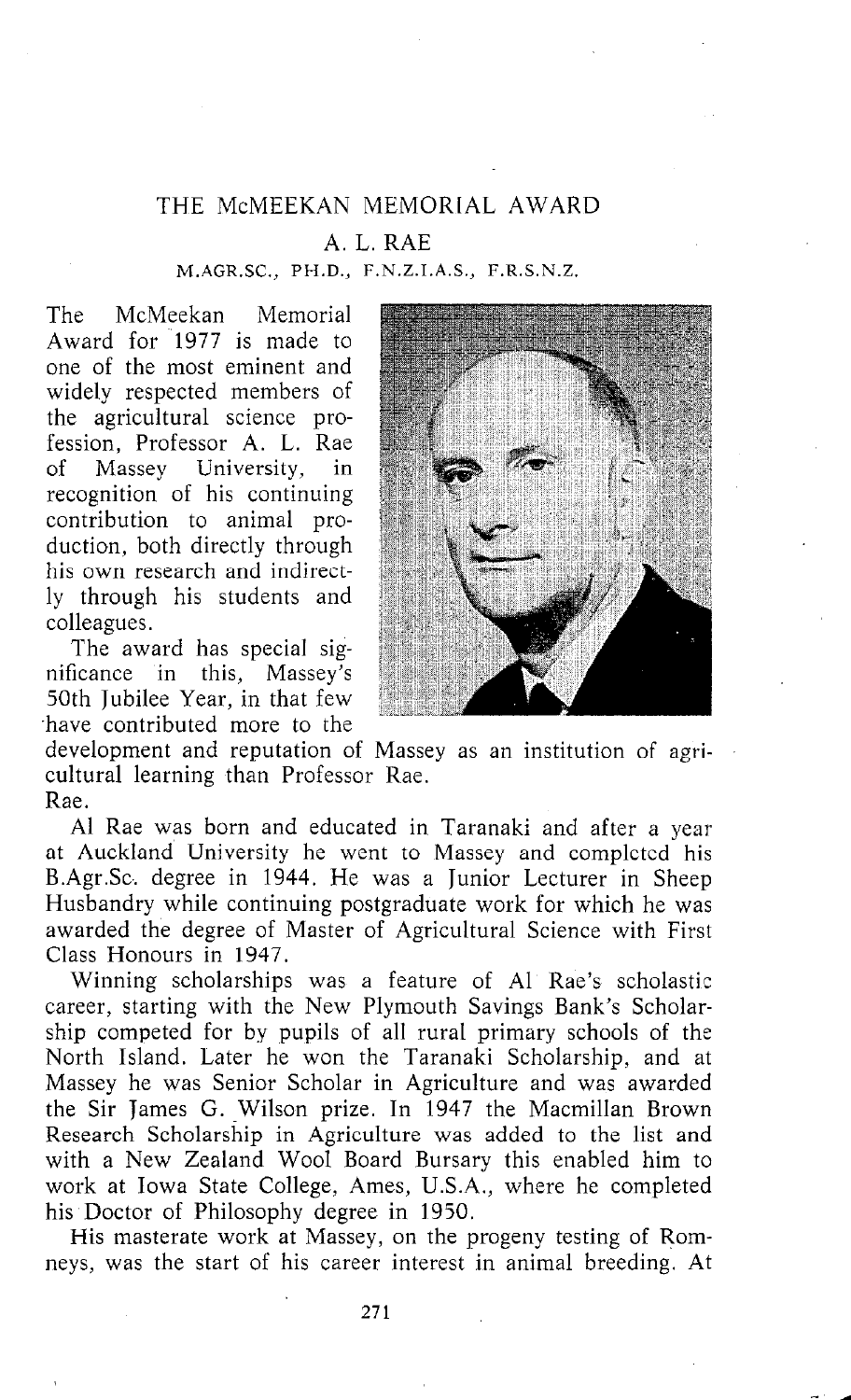# 272 MCMEEKAN MEMORIAL AWARD

Ames his research into genetic variation and co-variation in productive traits of the Romney required the development of new techniques of analysis and was regarded by his supervisors, Dr Jay L. Lush and Dr Lenoy L. Hazel, as an outstanding contribution. After his work in America he spent some months at the Institute of Animal Genetics at Edinburgh prior to his appointment to the foundation chair in Sheep Husbandry at Massey in 1951. This in itself was unusual as it was not then fashionable to appoint 27-year-old professors.

For Massey students at that time the study of genetics and animal breeding was quite a unique and certainly a stimulating experience. From the tutorial room of Dr F. W. Dry where the intricacies of Mendelian inheritance were explained they might go to a lecture on the mysteries of population genetics by Professor Rae who himself was playing an important part in the development of this relatively new area.

Al Rae's contribution to animal production has been through teaching, research, extension, consultation and even commerce, and it would be impossible to determine the relative importance of each.

He has given courses in animal breeding, genetics, biometrics and sheep production to science, agriculture and veterinary science. students and has been the supervisor of 10 doctorate and 25 masterate students, many of whom are now leading practitioners in their own fields. In addition, his advice and leadership were of inestimable value in the establishment and rapid development of his own and other faculties at Massey.

His research output and its quality are internationally recognized and have led to a much better understanding of many problems in animal breeding, animal production, and of population genetics, including work with *Drosophila* and *Tribolium.* His scientific and professional papers number more than 65.

Professor Rae has remained close to farming and farmers. As controller of the sheep farms at Massey University, he had to deal with all the problems of labour, land, stock and crops, together with the allocation of resources for research purposes. He has worked closely with farmers and breeders on various committees and as chairman of the annual Sheepfarmers' Meetings conducted by Massey. He is also a frequent speaker at farmers' conferences throughout New Zealand and his addresses have been renowned for their clarity and authority.

Professor Rae has also originated and led many developments of profound importance to agriculture. His advocacy played a